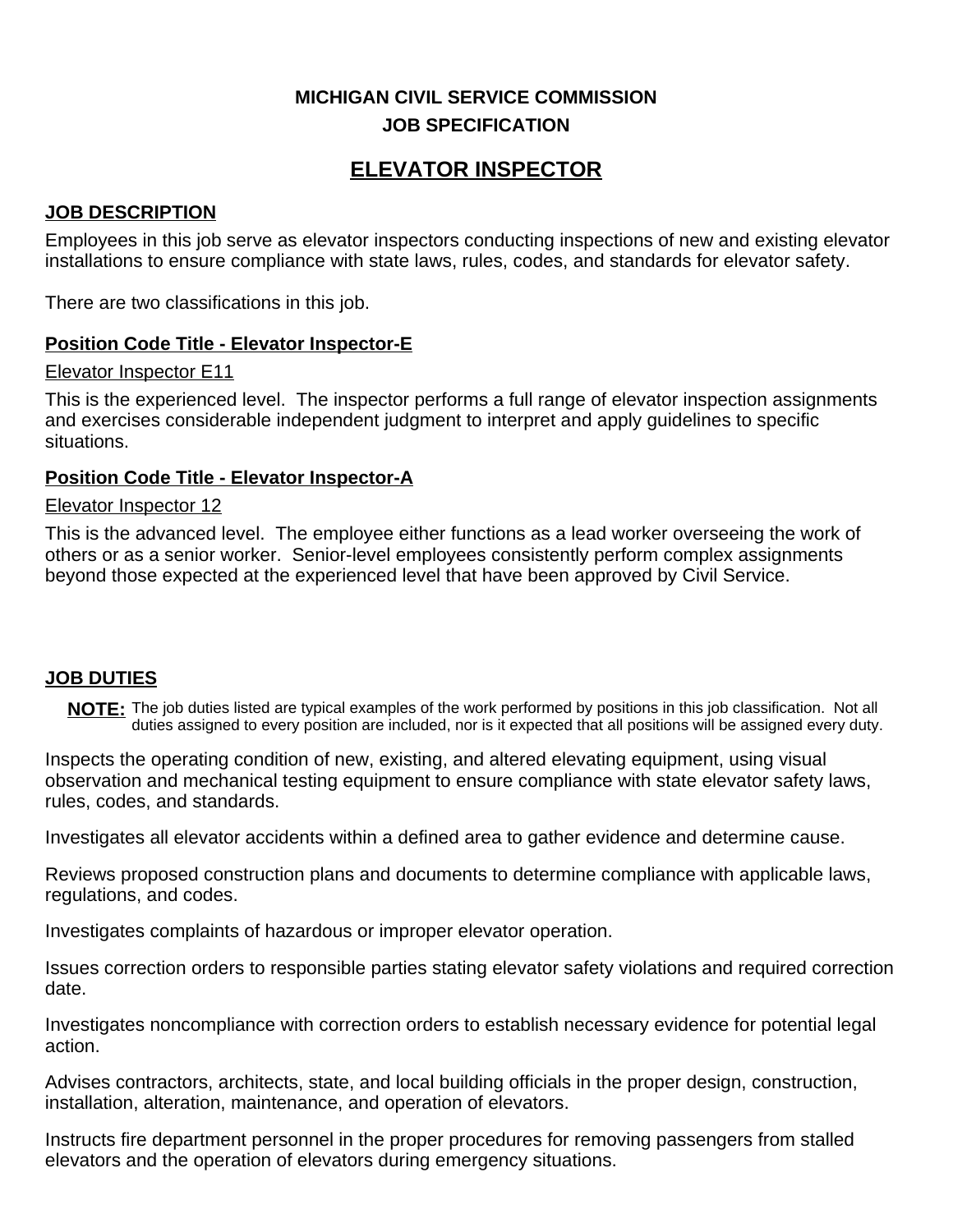Testifies as an expert witness at hearings and formal proceedings to interpret and evaluate records pertaining to elevator design, construction, installation, maintenance, and operation.

Seals elevators out of service when inspection reveals serious code violations making continued service hazardous.

Prepares and/or maintains reports, files, and correspondence related to the work.

Performs related work as assigned.

#### **Additional Job Duties**

Elevator Inspector 12 (Lead Worker)

Determines work priorities, assigns work, and oversees the work of Elevator Inspectors.

Provides instruction and training in the proper methods and processes necessary to carry out elevator inspector assignments.

Elevator Inspector 12 (Senior Worker)

Performs on a regular basis the most complex and difficult investigations, projects, accident investigations, evaluations and complaints, and issues of a sensitive nature.

## **JOB QUALIFICATIONS**

#### **Knowledge, Skills, and Abilities**

**NOTE:** Considerable knowledge is required at the experienced level and thorough knowledge is required at the advanced level.

Knowledge of the state elevator safety laws, rules, codes, and standards.

Knowledge of the standard practices, processes, tools, equipment, and materials related to the construction, installation, maintenance, repair, and operation of elevators.

Knowledge of elevator inspection techniques and practices.

Knowledge of the occupational hazards and safety precautions applicable to the work.

Knowledge of basic investigative techniques and procedures.

Ability to interpret, apply and explain to others the elevator safety codes, laws, rules, and standards relative to the work.

Ability to read and interpret elevator plans and specifications.

Ability to observe critically, obtain accurate data, and prepare reports.

Ability to communicate effectively.

Ability to maintain favorable public relations.

Ability to operate a motor vehicle.

## **Additional Knowledge, Skills, and Abilities**

Elevator Inspector 12 (Lead Worker)

Ability to prioritize and evaluate the work of others.

Ability to train and instruct others in the work.

Ability to organize and coordinate the work of the unit.

Ability to assign work.